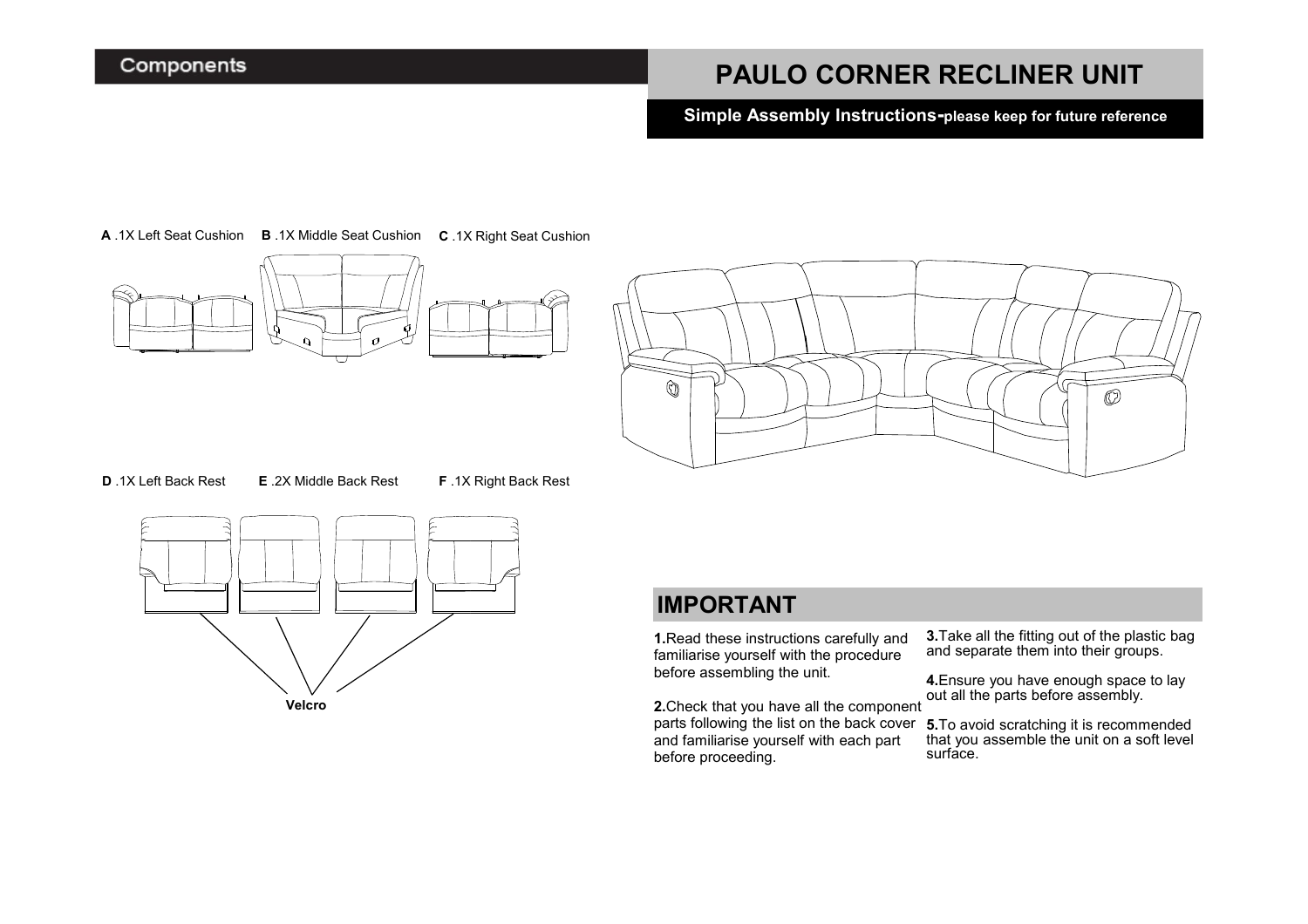# **Assembly Instructions**



**1.**Carefully combine the Left Seat A together with Back cushion D and E.

**See fig.1.**

**2.**Engage the Metal Locks push them together until you hear them lock into position.

**See fig.2.**

**3.**Same with above step 1,carefully combine the right seat cushion together with E and F.

**See fig.3.**



# Assembly Instructions

**NOTE: It would be useful to ask someone to help you at this stage.**

**4.**Attach the center unit on right unit, Then engage the metal locks.